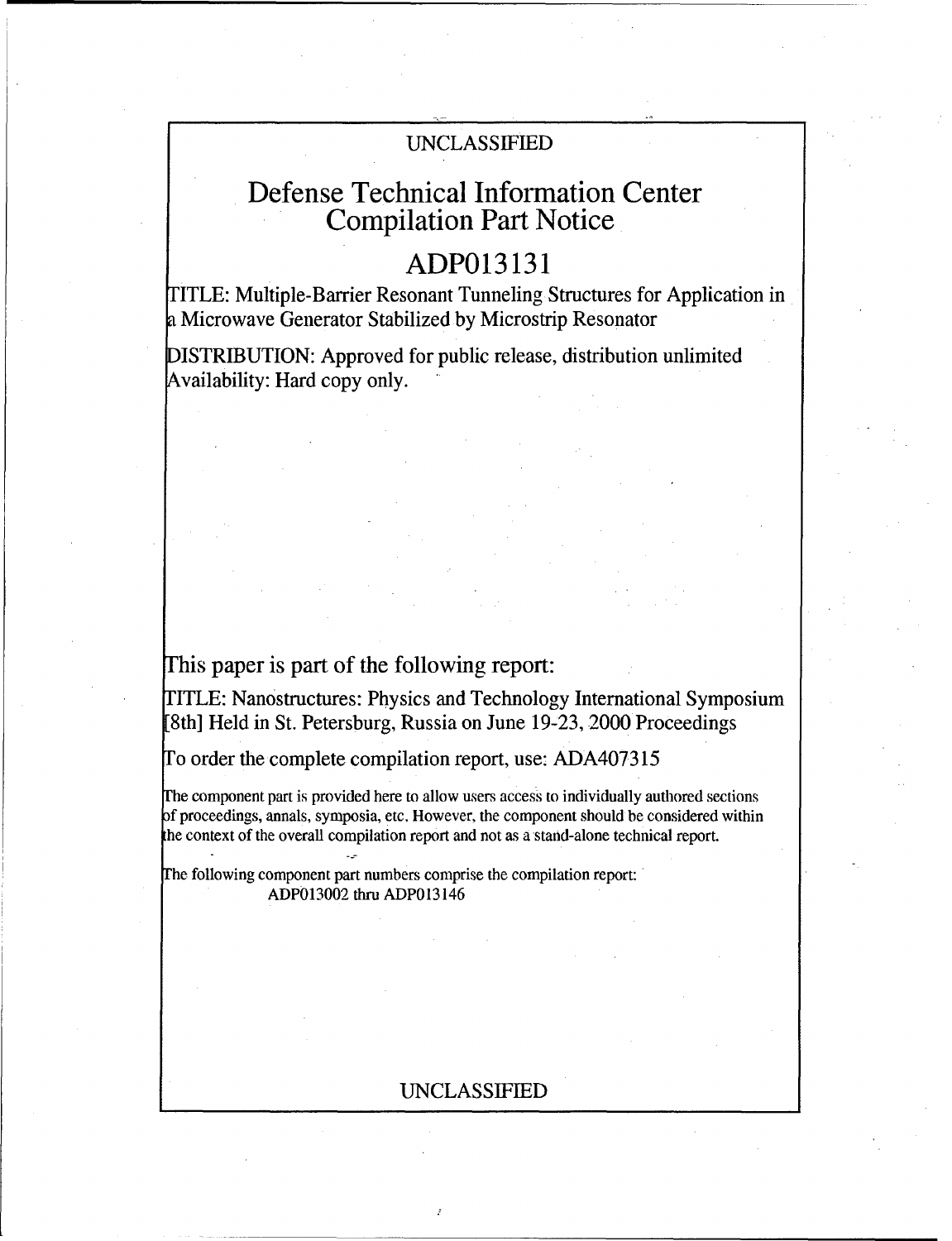8th Int. Symp. "Nanostructures: Physics and Technology" **ND.06p** St Petersburg, Russia, June 19-23, 2000 © 2000 loffe Institute

### Multiple-barrier resonant tunneling structures for application in a microwave generator stabilized **by** microstrip resonator

S. V. Evstigneev, A. L. Karuzskii, Yu. *A. Mitagin,* A. V. Perestoronin, S. V. Evstigneev, A. L. Karuzskii, *Yu. A. Mitvagin*, A. V. Perestoronin,

D. S. Shipitsin and S. S. Shmelev

P. N. Lebedev Physical Institute, Leninsky pr., 53, 117924 Moscow, Russia

Abstract. One of the main goals of contemporary electronics is the expansion of device capability to high frequencies up to the terahertz range. In this paper the results of comparison investigation of vertical transport and high frequency oscillatory properties of double-barrier and triple-barrier resonant tunneling structures (DBRTS and TBRTS) combined with a microstrip resonator stabilizing circuit are presented. The I-V characteristic of measured TBRTS shows higher values of a peak-to-valley current ratio than the values measured for DBRTS in agreement with theoretical predictions. Microwave oscillations from semiconductor quantum well resonant-tunneling structures, stabilized by use of the microstrip resonator, are observed for the first time. The microstrip system, compatible with MBE methods, provides appropriate circuit conditions for realization of high frequency oscillations by use of planar active structures and looks rather encouraging for millimeter and submillimeter wavelength applications.

#### Double barrier and triple barrier resonant tunneling structures• as microwave oscilators

The recent theoretical and experimental investigations of negative differential conductivity (NDC) effects in double barrier resonant tunneling structures (DBRTS) prove the extremely fast frequency response of charge transport (less than about 100 fs) [1, 2]. Systems, which are expected to be more efficient, are the asymmetric double- and triple-quantum-well structures [3-5]. A variation of the structure parameters in such systems allows one to control independently the current peak-to-valley ratio and peak current values, which is impossible in the case of DBRTSs. The numerical simulation data confirm [3-5] the higher efficiency of a triple-barrier resonant structure (TBRTS) compared with a double-barrier one. The peak current value  $J_p$  for the TBRTS may be significantly higher than for a DBRTS with the same current peak-to-valley ratio  $J_p/J_v$ . This is due to sharp resonant properties of the inner interwell region and high electron transparency of the outer barriers, that is rather promising to achieve required power level and discernible oscillations at upper frequencies.

#### Resonant tunneling diode samples and microstrip resonator circuitry

The implementation of a resonant tunneling GaAs/AlAs quantum-well generator stabilized by use of the microstrip resonator is presented. Resonance-tunneling structures with one and two quantum wells (QW) were fabricated in the same MBE technique conditions. The structures were grown by MBEon semi-insulating GaAs(00l) substrates in "Tsna-18" MBE system. Silicon was used as a donor impurity. The substrate temperature during growth was 630 and 690°C for GaAs and AlAs respectively. GaAs growth rate 0.58  $\mu$ m/h, and the ratio of As-to-Ga equivalent beam pressures 15:1. Substrate temperature was changed

494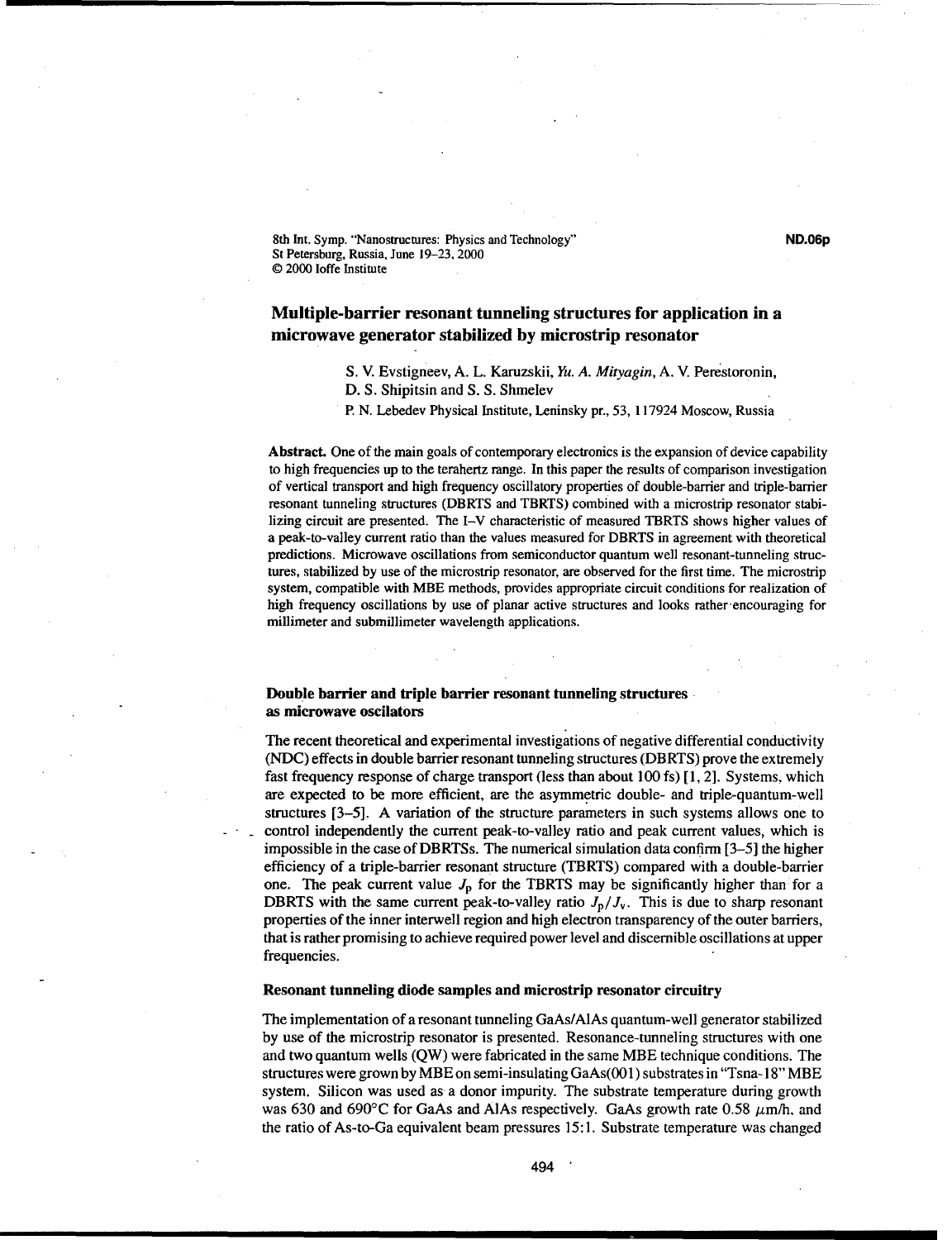**ND.06p** 495



Fig. **1.** Measured current-voltage curve of the double-barrier resonant tunneling structure.

during growth interruption under arsenic stream. The duration of interruption has made 30 seconds. The quality of the heteroepitaxial film was carried out in situ by RHEED technique. As-stabilized  $(2\times4)$  — reconstruction was observed.

On an  $n^+$ -GaAs buffer layer by a thickness 1  $\mu$ m doped to 2  $\times$  10<sup>18</sup> cm<sup>-3</sup>, which acts as the lower contact layer and barrier for a diffusion of impurity from substrate, structure of barriers and quantum wells claded by spacer layers from undoped GaAs was grown. The undoped spacer layers inserted between the heavily doped electrodes and tunneling barriers are used to prevent the incorporation of segregated impurities into the active part of the structure during epitaxial growth, and to improve its frequency response [3, **6-91.** The thicknesses of lower and upper undoped layers have made 10 and 5 nm respectively. The upper contact layer consists of a 50 nm n-GaAs layer doped to  $2 \times 10^{17}$  cm<sup>-3</sup> and 500 nm  $n^+$ -GaAs doped to  $2 \times 10^{18}$  cm<sup>-3</sup>. AlAs by a 3 nm thickness was used as barriers of resonance-tunneling structures. GaAs is a quantum well material. In case of DBRTS the width of QW has made 4 nm, and in case of TBRTS  $-$  5 and 4 nm for the lower and upper quantum well respectively.

After MBE grow to the highly doped semiconductor layers  $0.35 \mu$ m Au-Ni – (Au + 12 percent Ge) ohmic contacts were created. Resonant tunneling diode was formed as the mesa-structures with  $16 \times 16 \mu m^2$  area of upper contact. The other contact was formed sideways from the mesa-structure on lower  $n<sup>+</sup>$ -GaAs layer. The system of coplanar contacts used provides the extremely low RC time delay in the negative-differential conduction (NDC) region of the current-voltage (I-V) curve due to a decrease in the capacitance and the series resistance of a device.

The asymmetrical quantum well resonant tunneling structures are investigated in combination with the microstrip resonator configuration providing a best circuit conditions for realization of high frequency (up to THz band) oscillations by use of planar active structures. In preparation for high-frequency experiments, the fabricated chips containing DBRTS mesas were mounted in a microstrip resonator. The resonator was designed as a quarter-wave tee coupled microstrip line with one end short-circuited [3].

#### Comparison static vertical transport characteristics

The measured current-voltage (I-V) characteristics of the representative DBRTS are shown in Fig. 1. The data reveal asymmetry in values of  $J<sub>p</sub>/J<sub>y</sub>$ , which are equal to 4.1 and 2.4 at  $T = 77$  K for negative and positive bias applied to the top contact of mesa, respectively.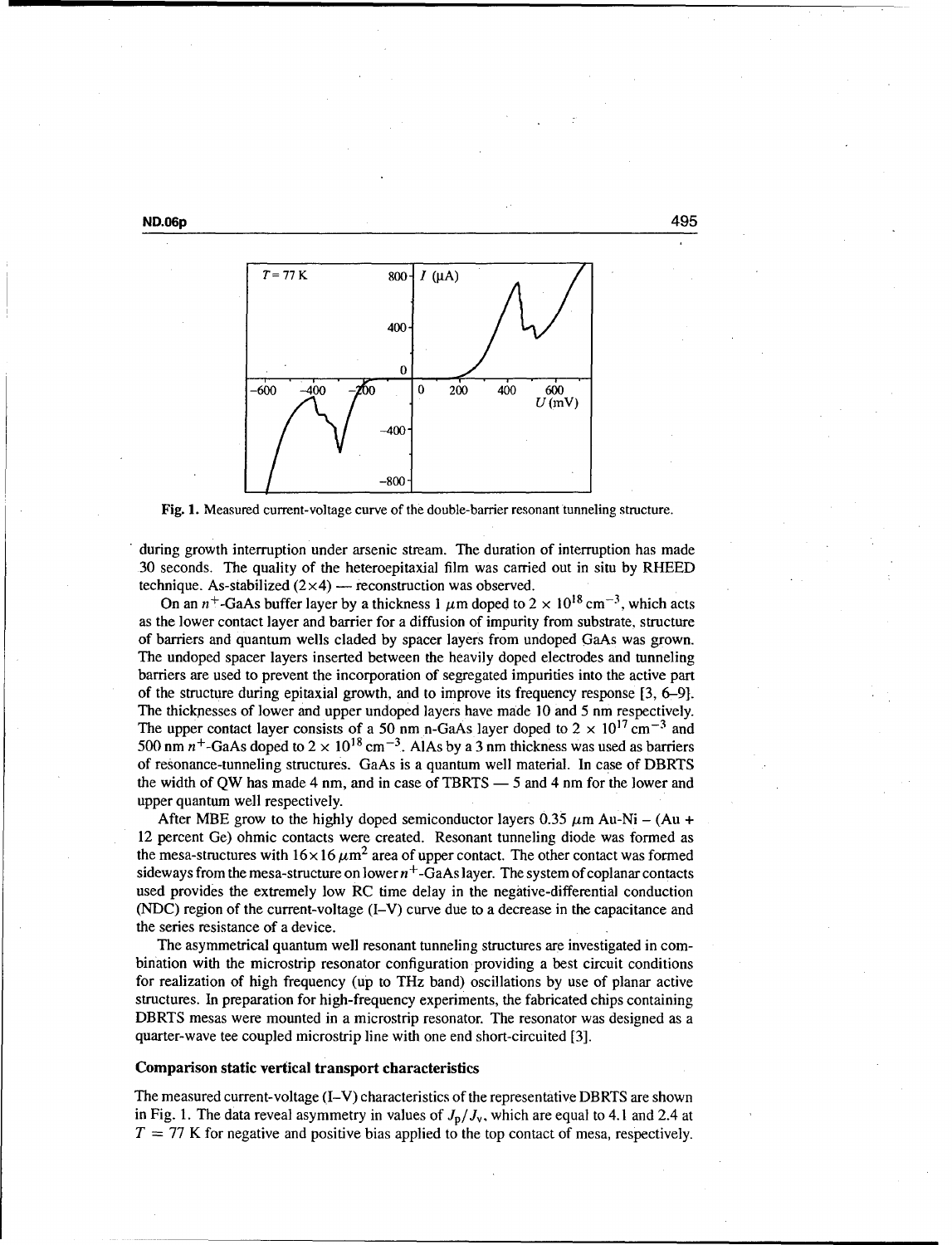The corresponding peak current densities are around  $2.3 \times 10^2$  A/cm<sup>2</sup> and  $3.2 \times 10^2$  A/cm<sup>2</sup> at 77 K and resonant bias values are  $-292$  mV and  $+435$  mV. The observed asymmetry is caused by different electrical properties of lower and upper cladding layers (mainly of spacer layers) of the structure and is characteristic of the regimes of MBE process. These results were used to estimate the real profiles of impurity distribution in the cladding layers.



Fig. 2. Measured current-voltage curve of the triple-barrier resonant tunneling structure.

The so obtained impurity distribution profiles in cladding layers were exploited for numerical simulations of the measured I-V characteristics of TBRTS, shown in Fig. 2. The modeling dependence agrees with the experimental data rather well and allows the interpretation of the observed features in the I-V characteristic of this asymmetric double-well structure. The I-V characteristic of measured TBRTS shows higher values of a  $J_{\rm p}/J_{\rm v}$  ratio around  $5(77 K)$  than the values around  $4(77 K)$  measured for DBRTS grown under the similar conditions in agreement with theoretical predictions. Obtained results are encouraging for numerical simulation and development of real efficient multi-barrier resonant tunneling systems with predictable resonant properties.

#### Resonant tunneling microwave oscillations in DBRTS and TBRTS

Microwave oscillations have been found from GaAs/AlAs TBRTS stabilized by a microstrip resonator for the first time. The microwave oscillations in the spacer-cladded TBRTS were observed in the microstrip resonator at frequencies around **I** GHz with negative or positive bias applied in any point of the NDC region (Fig. 2). The output power was about  $10^{-5}$ – $10^{-6}$  W. The stable monochromatic microwave oscillations were obtained at 77 K The comparative analysis of the TBRTS and DBRTS statical and dynamical characteristics manifests the use of multiple quantum well-barrier resonant tunneling structures in narrowband as well as in broad-band pulsed mm and sub-mm applications.

#### *Acknowledgements*

The work is supported in part by the Program FTNS (97-1048), Program PTUMNE (02.04.4.2.15E37) and RFBR 99-0217437.

#### References